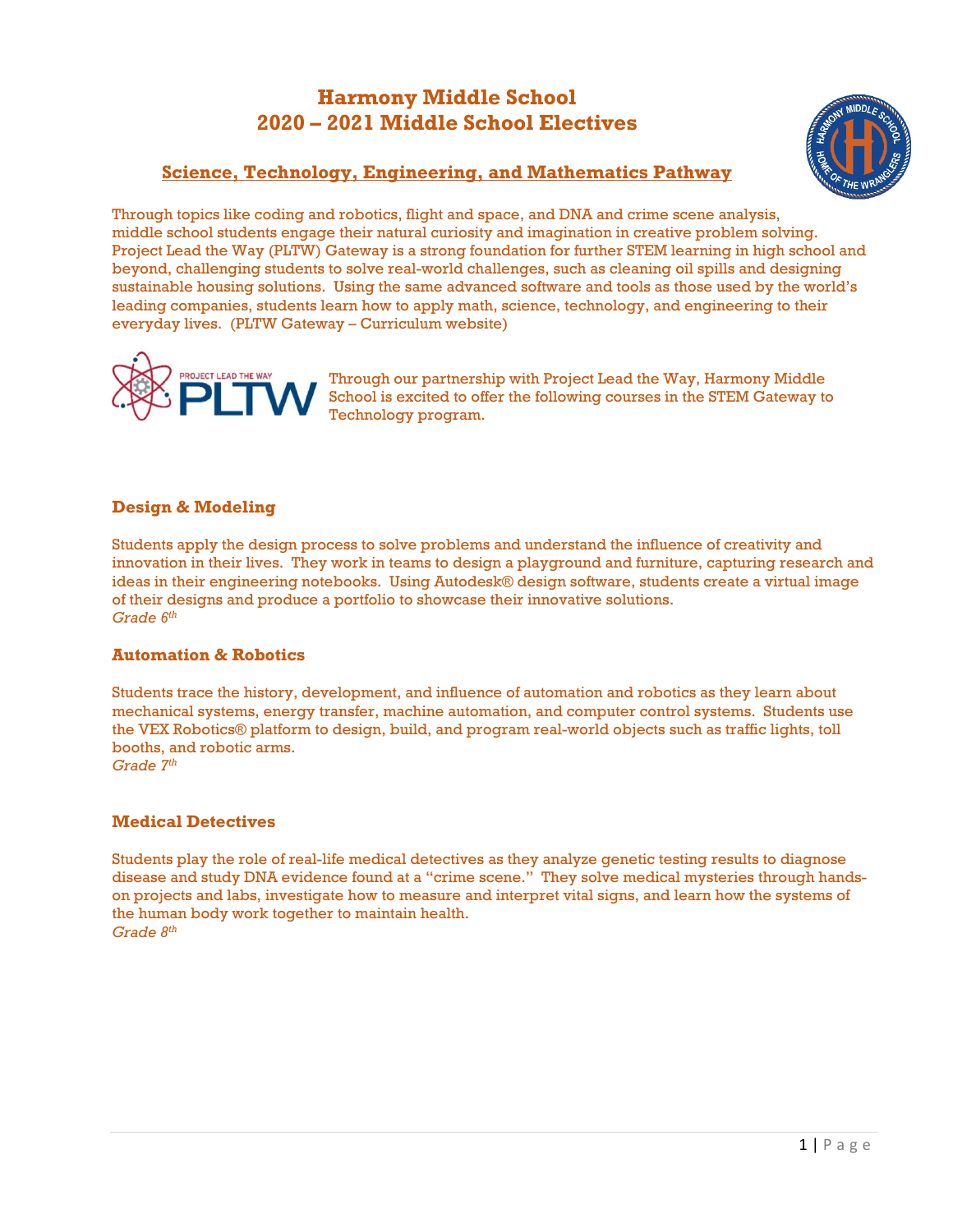# **Culinary Pathway***.*

## **Fundamentals of Culinary Careers**

The content includes but is not limited to the development of leadership skills, communication skills, and employability skills; resource management; exploration of careers in the culinary field; the importance of health and safety in the culinary environment; and the use of technology in culinary-related careers. Instruction and learning activities are provided in a laboratory setting using hands-on experiences with the equipment, materials and technology appropriate to the course content and in accordance with current practices.

*Grades 7th This course is paired with Health*

#### **Principles of Food Preparation and Nutrition and Wellness High School Credit Course**

*Prerequisite: Fundamentals of Culinary*

The content includes but is not limited to preparing students to understand the principles of food, selection and storage, basic food preparation, and selection of food services. It also includes but is not limited to selection, preparation, service and storage of foods. It allows students to use technology to practice meal management techniques directed toward nutritional food choices based on the life cycle. This course will provide an awareness of consumer issues relating to health and wellness. *Grades 8th Year long commitment*

# **Agriscience Pathway**

*This program is a planned sequence of instruction consisting of the courses shown in the table below. For optimal success, it is recommended that students' progress through the program in the order presented.* 

## **Introduction to Agriscience**

This course is the first in a sequence of courses designed to assist students in making informed decisions regarding their future academic and occupational goals and to provide information regarding careers in the Agriculture, Food and Natural Resource career cluster. The content includes but is not limited to agricultural literacy, importance of agriculture, the role of science, math, reading, writing, geography, history, and technology in agriculture, plants and animals, and sources of consumer goods from agriculture.

*Grades 6th Semester long commitment*

## **Exploration of Agriscience**

The purpose of this course is to assist students in making informed decisions regarding their future academic and occupational goals and to provide information regarding careers in the Agriculture, Food and Natural Resource career cluster. The content includes but is not limited to agricultural literacy, importance of agriculture, the role of science, math, reading, writing, geography, history, and technology in agriculture, plants and animals, and sources of consumer goods from agriculture. *Grades 6th Semester long commitment*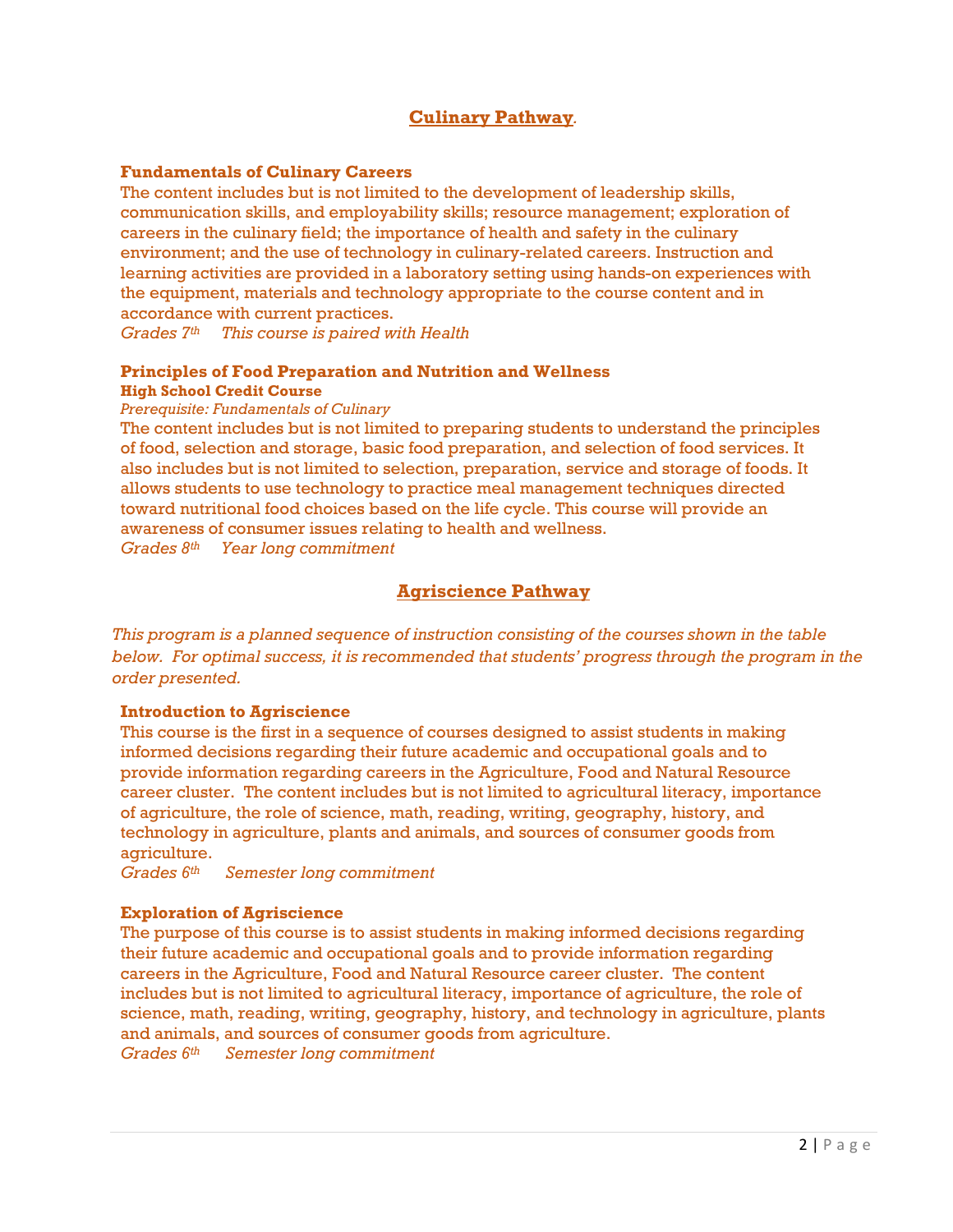# **Orientation to Agriscience**

This course provides an overview of agriculture and will help students to be educated about their food supply. The content includes but is not limited to agricultural literacy, importance of agriculture, the role of science, math, reading, writing, geography, history, and technology in agriculture, plants and animals, and sources of consumer goods from agriculture.

*Grades 7th Semester long commitment*

## **Introduction to Agriculture, Food, and Natural Resources**

The purpose of this course is to assist students in making informed decisions regarding their future academic and occupational goals and to provide information regarding careers in the Agriculture, Food and Natural Resource career cluster. The content includes but is not limited to agricultural literacy, importance of agriculture, the role of science, math, reading, writing, geography, history, and technology in agriculture, plants and animals, and sources of consumer goods from agriculture. Reinforcement of academic skills occurs through classroom instruction and applied laboratory procedures. *Grades 7th Semester long commitment*

#### **Fundamentals Agriculture, Food, and Natural Resource Systems**

The purpose of this course is to assist students in making informed decisions regarding their future academic and occupational goals and to provide information regarding careers in the Agriculture, Food and Natural Resource career cluster. The content includes but is not limited to agricultural literacy, importance of agriculture, the role of science, math, reading, writing, geography, history, and technology in agriculture, plants and animals, and sources of consumer goods from agriculture. *Grades 8th Year long commitment*

# **Business Technology Pathway**

**Computer Applications in Business 1 Computer Applications in Business 2 Computer Applications in Business 3**

The purpose of this course is to provide students with the computer, digital, and information technology skills necessary for success in their future academic and occupational goals. In addition to fundamental computer information, the content includes but is not limited to digital technologies associated with web development, multimedia, word processing, spreadsheet, database, Internet communications, cybersecurity, and computer programming.

*Grades 6th - 8th Semester long commitment*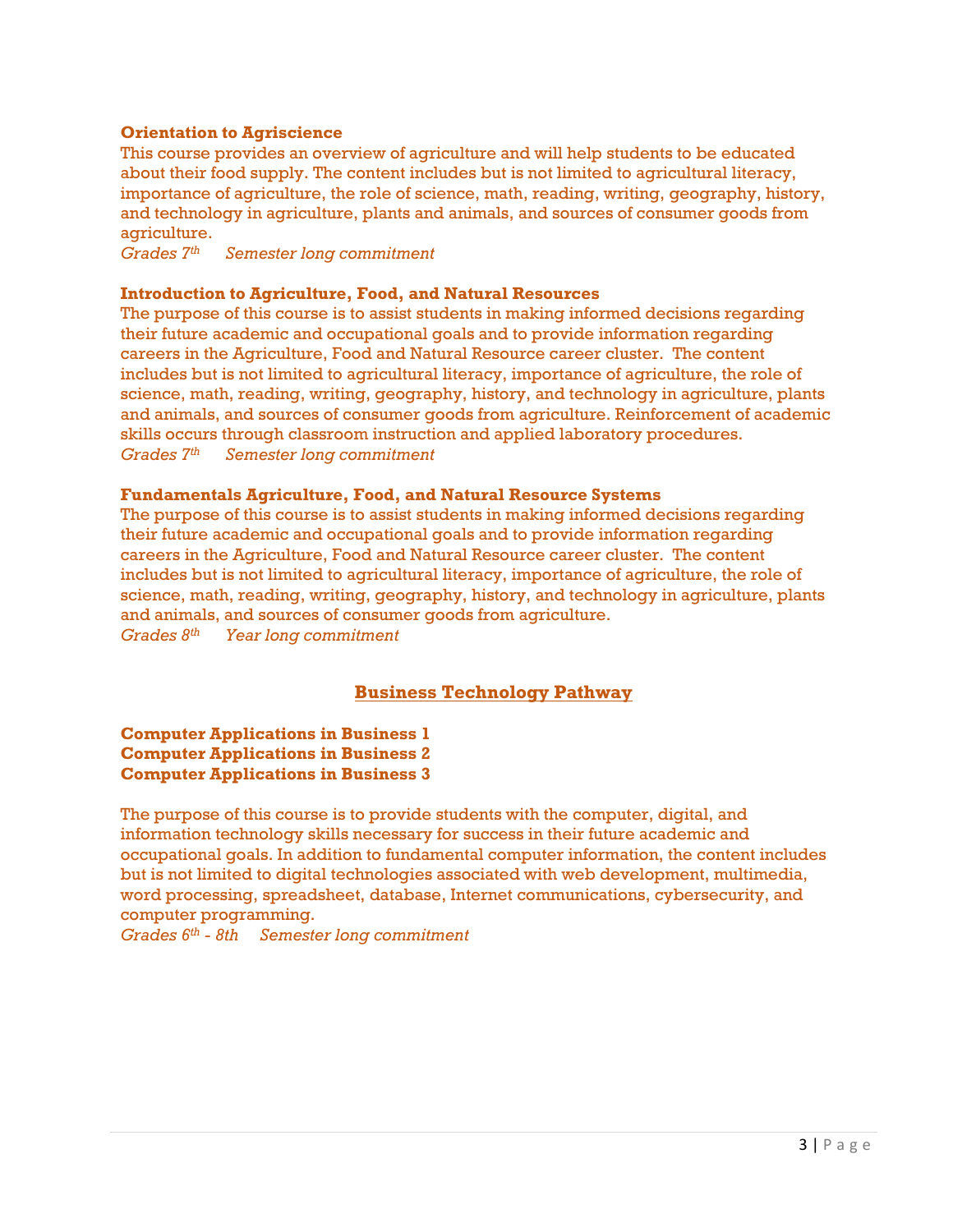# **Health and PE**

## **Physical Education**

The purpose of this course is to provide a foundation of knowledge, skills, and values necessary for the development of a physically active lifestyle. The course content provides exposure to a variety of movement opportunities and experiences which includes, but is not limited to: Fitness Activities, Educational Gymnastics and Dance, and Team Sports. Students are required to take one semester per grade level, unless a PE waiver is filed.

*Grades 6th - 8th Semester long commitment*

#### **Health**

The purpose of this course is to provide students with the opportunity to gain the knowledge and skills necessary to become health literate and practice responsible behaviors to promote healthy living. This comprehensive course focuses on making wise personal decisions and respecting and promoting the health of others.

\*students interested in the Culinary program will be paired with Health *Grade 7th Semester long commitment*

# **Fine and Performing Arts**

#### **Band**

Students with develop foundational instrumental technique, foundational music literacy, and aesthetic musical awareness through rehearsal, performance, and study of high-quality band literature. *Grades 6th – 8th Year long commitment*

#### **Chorus**

Students will develop vocal technique and skills, critical and creative thinking skills, and an appreciation of music from around the world and through time. Public performances may serve as a culmination of specific instructional goals. Students may be required to attend and/or participate in rehearsals and performances outside the school day to support, extend, and assess learning in the classroom. *Grades 6th – 8th Year long commitment*

# **Orchestra**

Students will explore high-quality music literature written or transcribed for string orchestra. Study includes the development of foundational instrumental ensemble techniques, performance skills, music literacy, and aesthetic awareness. Public performances may serve as a culmination of specific instructional goals. Students may be required to attend and/or participate in rehearsals and performances outside the school day to support, extend, and assess learning in the classroom. This course may also require students to obtain a musical instrument (e.g., borrow, rent, purchase) from an outside source.<br>Grades  $6^{th} - 8^{th}$  Year long commitment *Year long commitment*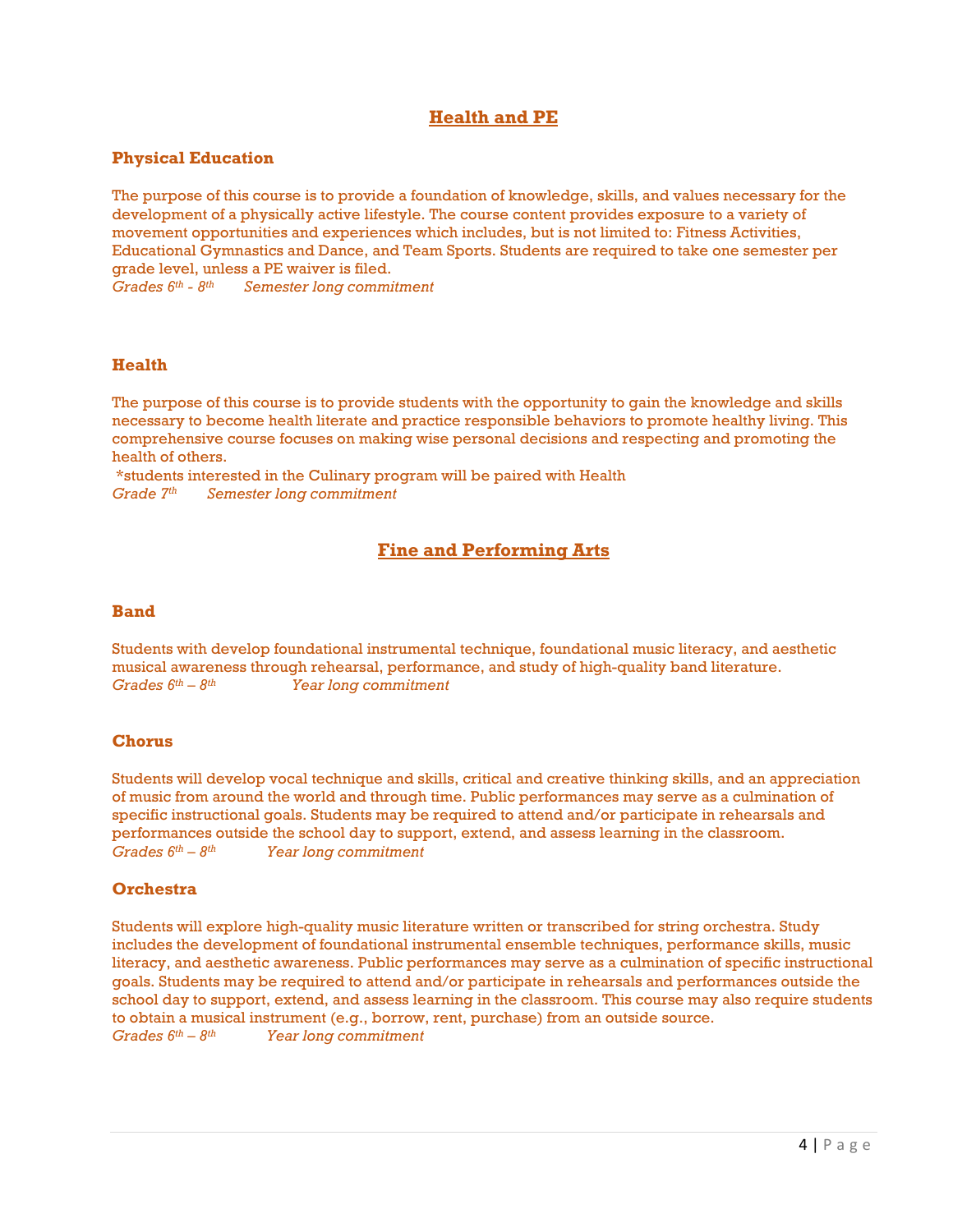## **Acting**

Through improvisation, simple scripted scenes, performance projects, and/or practical application, students learn to identify what makes performances believable and explore the tools used to create, articulate, and execute them. Upon completion of this course, students have a strong foundation for future scene work, script analysis, and play production. Public performances may serve as a culmination of specific instructional goals. Students may be required to attend and/or participate in rehearsals and performances outside the school day to support, extend, and assess learning in the classroom. *Grades 6th – 8th Semester/Yearlong commitment*

## **Visual Art**

Students are introduced to the rigor and routine of the art production process including planning, producing, and reflecting on art. With an emphasis on studio arts, students explore a wide range of 2D and 3D media, skills and techniques, as related to contemporary and historical art perspectives. Projects may include but not be limited to drawing, painting, printmaking, collage, mixed media, pottery, and sculpture. Students develop technical skills, foster their expressive abilities and employ the use of the elements of art throughout the production process. *Grades 6th – 8th Semester long commitment*

# **Foreign Language**

#### **Spanish 1 High School Credit Course**

Spanish 1 introduces students to the target language and its culture. The student will develop communicative skills in all 3 modes of communication and cross-cultural understanding. Emphasis is placed on proficient communication in the language. An introduction to reading and writing is also included as well as culture, connections, comparisons, and communities. *Grades 7th – 8th Year long commitment*

#### **Spanish 2 High School Credit Course**

*Prerequisite: HS Spanish 1or Teacher approved*

Spanish 2 reinforces the fundamental skills acquired by the students in Spanish 1. The course develops increased listening, speaking, reading, and writing skills as well as cultural awareness. Specific content to be covered is a continuation of listening and oral skills acquired in Spanish 1. Reading and writing receive more emphasis, while oral communication remains the primary objective. The cultural survey of the target language-speaking people is continued.

*Grades 8th Year long commitment*